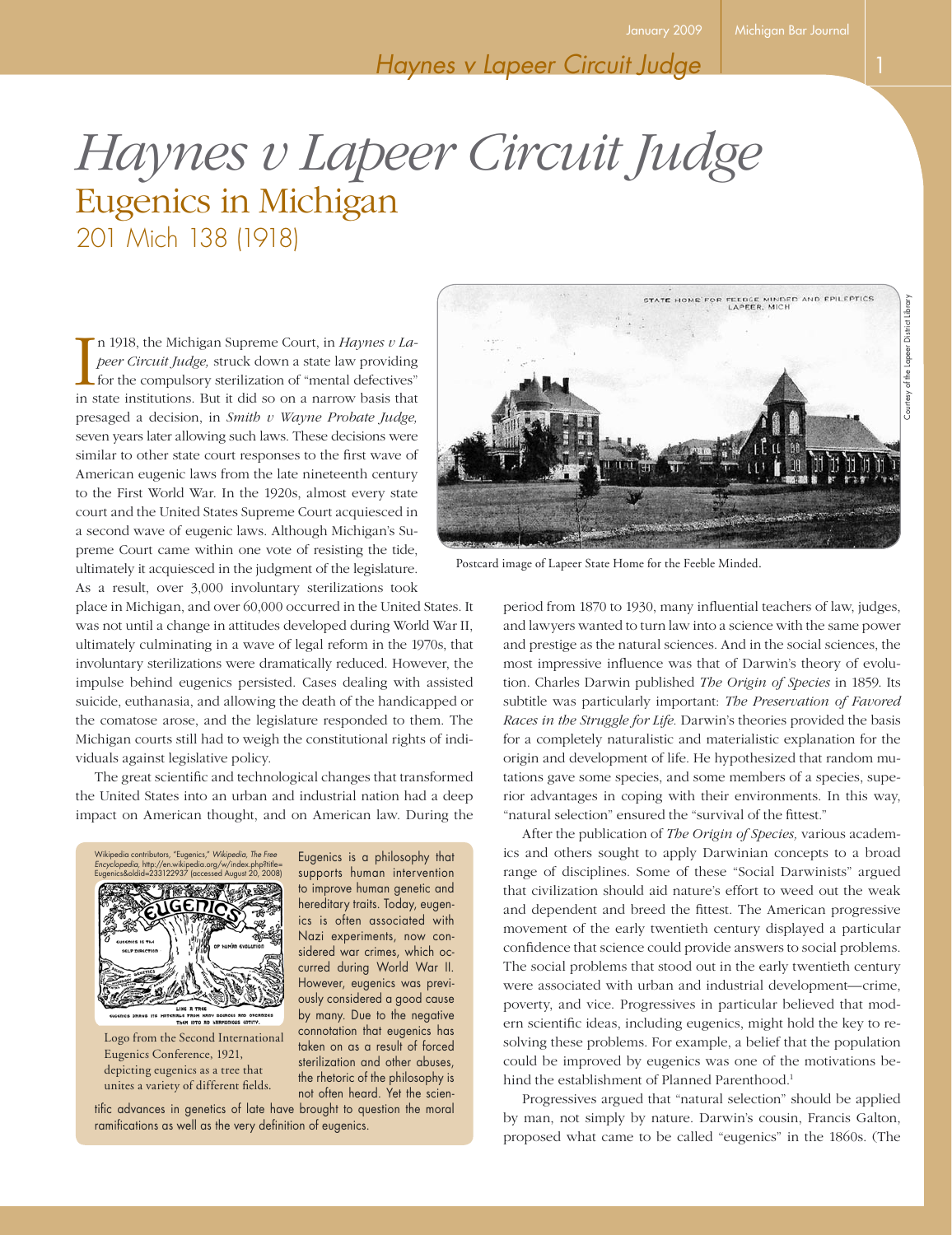## *Haynes v Lapeer Circuit Judge*

Galton Society, a leading group of eugenics proponents, was named for him.) The rationale for eugenics was summarized in *Civic Biology,* a popular high-school textbook. It noted of the mentally ill, the retarded, habitual criminals, and others that "if such people were lower animals, we would probably kill them off to prevent them from spreading. Humanity will not allow this, but we do have the remedy of separating the sexes in asylums or other places and in various ways preventing intermarriages and the possibility of perpetuating such a low and degenerate race."2 This echoed what Darwin himself had written in *The Descent of Man,*  that "The weak members of civilized societies propagate their kind. No one who has attended to the breeding of domestic animals will doubt that this must be highly injurious to the race of man. It is surprising how soon a want of care, or care wrongly directed, leads to the degeneration of a domestic race; but excepting in the case of man himself, hardly anyone is so ignorant as to allow his worst animals to breed." Among the "various ways of preventing…the possibility of perpetuating such a low and degenerate

race" was enforced sterilization. By 1935, 35 states had enacted laws to compel the sexual segregation and sterilization of those deemed unfit to reproduce.

Midwestern states were particularly enthusiastic about the eugenics program. Indiana enacted the first sterilization law in  $1907<sup>3</sup>$  In 1897,

*During the period from 1870 to 1930, many influential teachers of law, judges and lawyers wanted to turn law into a science with the same power and prestige as the natural sciences.*

Only one operation was carried out under the new law, at the Psychopathic State Hospital in Ann Arbor, before it was challenged.9 In 1915, H. A. Haynes, the medical superintendent of the Michigan Home and Training Center in Lapeer, proposed to remove the fallopian tubes of Nora Reynolds, an inmate. Reynolds was 27 years old and had been admitted to the institution eight years earlier. She was diagnosed as having the mental capacity of a 10-year-old, had repeatedly escaped, and had already given birth to two illegitimate children.<sup>10</sup> Her guardian, John Roach, objected to the sterilization, and the case of *Haynes v Lapeer Circuit Judge* began. The Lapeer County probate court refused to grant Haynes' request for permission to sterilize. Probate Judge Daniel F. Zuhlke pronounced the act unconstitutional.<sup>11</sup> Haynes appealed to the Lapeer County Circuit Court, which also refused to permit the procedure. Circuit Judge William B. Williams ruled that the act violated the Fourteenth Amendment of the United States Constitution and was "class legislation," because it was limited to inmates in state institutions. In Judge Williams' view, these constitutional

> objections were not related to the substance of the legislation, however. "The object of the statute is clear and the result sought to be reached is much to be desired," he noted; but the act excluded mental defectives in private institutions or at large. Williams cited a New Jersey Supreme Court decision of

Michigan State Representative W. R. Edgar, a physician, introduced a bill to castrate criminals and degenerates. The bill failed, according to its proponents, due to old-fashioned ideas of individual rights and nineteenth-century sentimentalism.<sup>4</sup> Six years later, State Representative Lincoln Rodgers introduced a bill to electrocute mentally defective infants in the Michigan Home for the Feebleminded and Epileptic (later the Michigan Home and Training Center) at Lapeer.<sup>5</sup> This bill also failed. Interest in eugenics in Michigan was given impetus by Dr. J. Harvey Kellogg, brother of the cereal manufacturer, who organized the first "Race Betterment Conference" in Battle Creek in 1914, together with a special school for eugenic education. In 1913, the legislature enacted a law permitting the state to sterilize "mentally defective persons maintained wholly or in part by public expense."6 [The act also made it a felony to perform sterilization operations outside of state institutions except in cases of medical necessity.7 ]

Doubts as to the constitutionality of the act inhibited its implementation. While there was no shortage of opinion that forced sterilization was a violation of rights and inconsistent with the freedoms guaranteed by the United States and Michigan Constitutions, the breadth of the relevant constitutional provisions was unclear. The courts had not articulated a general "right to privacy" in the constitution.<sup>8</sup> An alternative, and less confrontational, approach was to question whether legislation of this kind was unconstitutional because it was aimed at a narrow "class" within a similarly situated group.

1913, which had struck down that state's sterilization law on similar grounds.12 Haynes then appealed the case to the Michigan Supreme Court.

The Michigan Supreme Court unanimously struck down the act. But the opinion of the Court left the door open to another legislative effort. On the one hand, the state attorney general submitted a brief that essentially conceded the unconstitutionality of the law as class legislation, making no effort to defend it.13 On the other hand, the Court saw no constitutional basis for objecting to this type of legislation if it were properly written from the standpoint of the affected class. Justice Steere concluded that the state could use its police power—the general power to legislate for the safety, health, welfare, and morals of the citizens—for eugenic purposes. "Plainly stated," he said, "the manifest purpose and only justification for this legislation is to promote…the general welfare of the human race by a step in the line of selective breeding to be effected through sterilization of those found and adjudicated by a designated tribunal to be hopelessly insane and mentally defective to such an extent that, in connection with their personal record and family history, procreation by such persons is inadvisable and inimical to public welfare."14 The Court also pointed out that the state might single out a class of persons, such as the mentally defective, as objects of such legislation, despite the Fourteenth Amendment's guarantee that no state could deny to any person the equal protection of the laws. The law failed,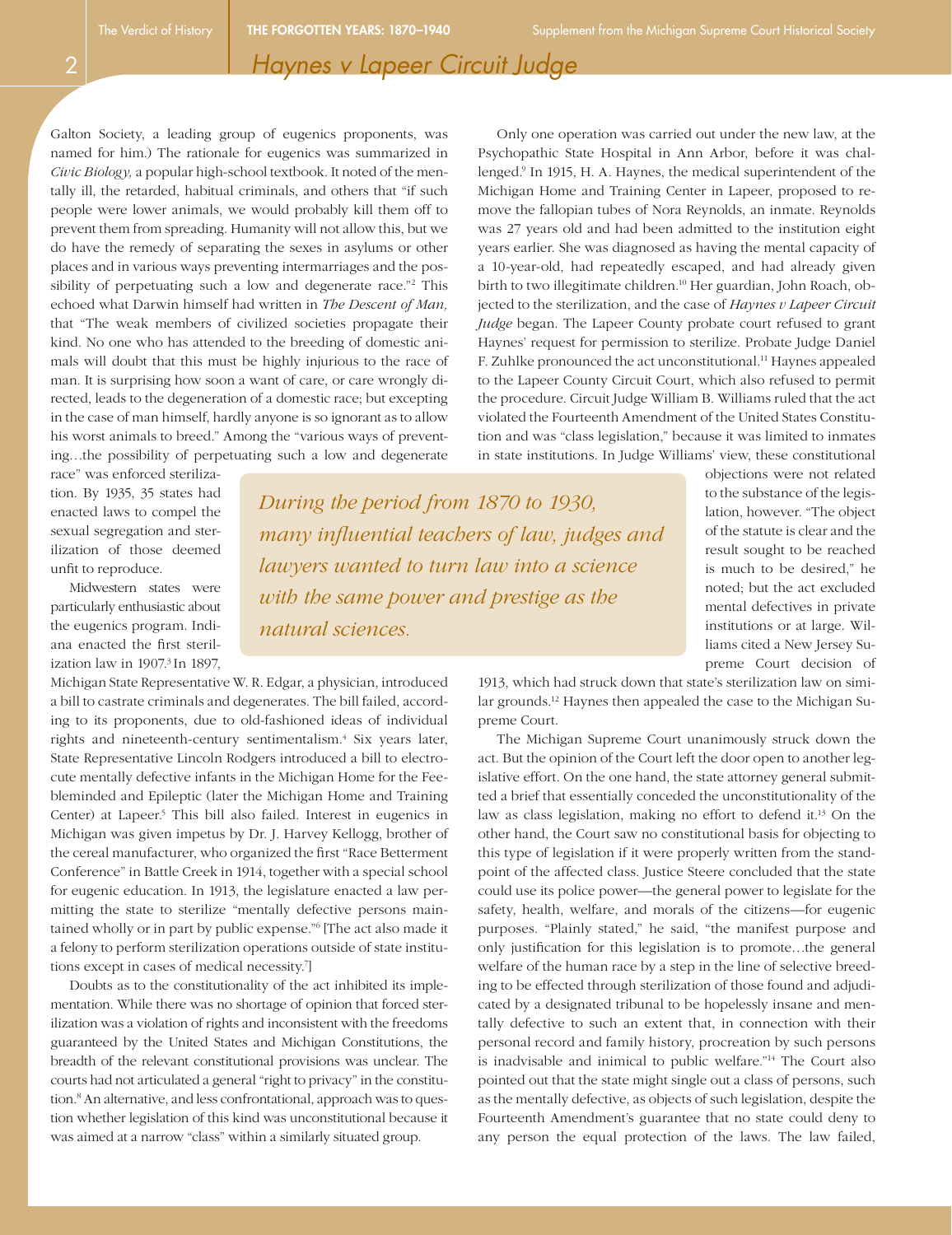## *Haynes v Lapeer Circuit Judge*

Coincident with these cases was the celebrated story of Dr. Harry Haiselden, who urged physicians to allow handicapped newborns to die. In 1915, Haiselden refused to perform an operation on Anna Bollinger's baby, Allan, who was born without a neck and ear and with other abnormalities, to repair an imperforate anus, which caused the baby to die after five days. He then said that he had allowed other "defective" infants to die and continued to do so. Haiselden wrote and starred in a motion picture, *The Black Stork,* advocating infant euthanasia. Public opinion was divided over Haiselden's actions, but his only punishment was expulsion from the Chicago Medical Society—not for his actions, but for his mass-media publicity about them. A few months after the Allan Bollinger case, Madison Grant published *The Passing of the Great Race,* which warned against the effect of non-Anglo-Saxon immigration on the nation's racial stock, and called for the "elimination of defective infants" and of "worthless race types."1

1. Pernick, *The Black Stork,* 3–17, 56.

however, because it "carves a class out of a class" in that it was limited to defectives in state institutions.

*Haynes* was one of several state high court decisions voiding compulsory sterilization laws. During the same period, the forces of public opinion that prevented the castration and infant electrocution bills that had been proposed in the Michigan legislature may have helped doom these first eugenics laws. In addition to the technical analysis of the Michigan Supreme Court, there was also considerable public sentiment against such laws in principle. Five governors vetoed sterilization bills; one was repealed by referendum. Judges struck down at least seven of nine that were challenged in state courts.<sup>15</sup> While sometimes the reasoning of these cases was similar to that of the Michigan Supreme Court, there was also a substantive objection to what many argued was both cruel and humiliating punishment, and a violation of due process.<sup>16</sup>

The eugenics movement gained strength after the First World War, bolstered by the racism and nativism of the period. Harry Hamilton Laughlin led the effort to enact new state euthanasia laws. Laughlin supervised the Eugenics Record Office at the Carnegie Institute in Washington, D.C., from its origin in 1910 and was its director until 1940. He was considered an expert on both eugenics and immigration; he was the sole scientific expert that Congress consulted when it revised American immigration laws in the 1920s. His findings on the supposed social inadequacy of southern and eastern European immigrants led the United States to adopt immigration restriction in 1921 and 1924 (Asians had been excluded in earlier decades).17

In Michigan, the intellectual elite of Michigan's medical, educational, and legal communities took the lead in this second wave of the eugenics movement. Among the leaders of the movement were Victor C. Vaughn, dean of the University of Michigan medical school; Clarence C. Mitchell, University of Michigan president; and John H. Kellogg, director of the Battle Creek Sanitarium and founder of the Race Betterment Foundation.18 Eugenic advocates drafted legislation more carefully, to avoid the "class legislation" pitfall that had condemned their acts before the war. In 1923, the state enacted a new compulsory sterilization law, drafted by Burke

Shartel, University of Michigan law professor and later dean of the law school. The revised act applied to anyone adjudged feeble-minded by a probate court, not just to inmates of state institutions.19 If the defective person was deemed likely to beget children, and his or her family was unable to support those children, he or she could be sterilized. Willie Smith was adjudged to be feeble-minded by the Wayne County probate court, and his parents asked that he be sterilized. As Shartel noted, the law as drafted allowed "almost anyone…to make application for [a sterilization order]—whether he acts in the interest of the defective or of the public."20 When his parents obtained the order, Smith sought its reversal in the Supreme Court in the case of *Smith v Wayne Probate Judge.*

The Court upheld the act in a 5-3 decision, though it struck down that part of the act that limited its application to defectives of indigent families and noted that the statu-

tory procedures had not been followed in Smith's case. Chief Justice John S. McDonald wrote that "biological science has definitely demonstrated that feeble-mindedness is hereditary." The claim Willie Smith made, McDonald wrote, was the right of "any citizen or class of citizens to beget children with an inherited tendency to crime, feeble-mindedness, idiocy, or imbecility."21 Dismissing individual-rights concerns, McDonald concluded that "It is an historic fact that every forward step in the progress of the race is marked by an interference with individual liberties."22 McDonald's opinion was an excellent illustration of the influence of progressiveera faith in natural science, and progressive judicial embrace of scientific positivism in the law, which led the Court majority to conclude that the legislature's judgment was not an unreasonable assault on individual liberty. Justices Steere and Moore, who had voted in *Haynes* to strike down the 1913 law on equal-protection grounds, concurred with McDonald in upholding the new act.



Girls at the Michigan Home and Training Center in Lapeer participate in a party.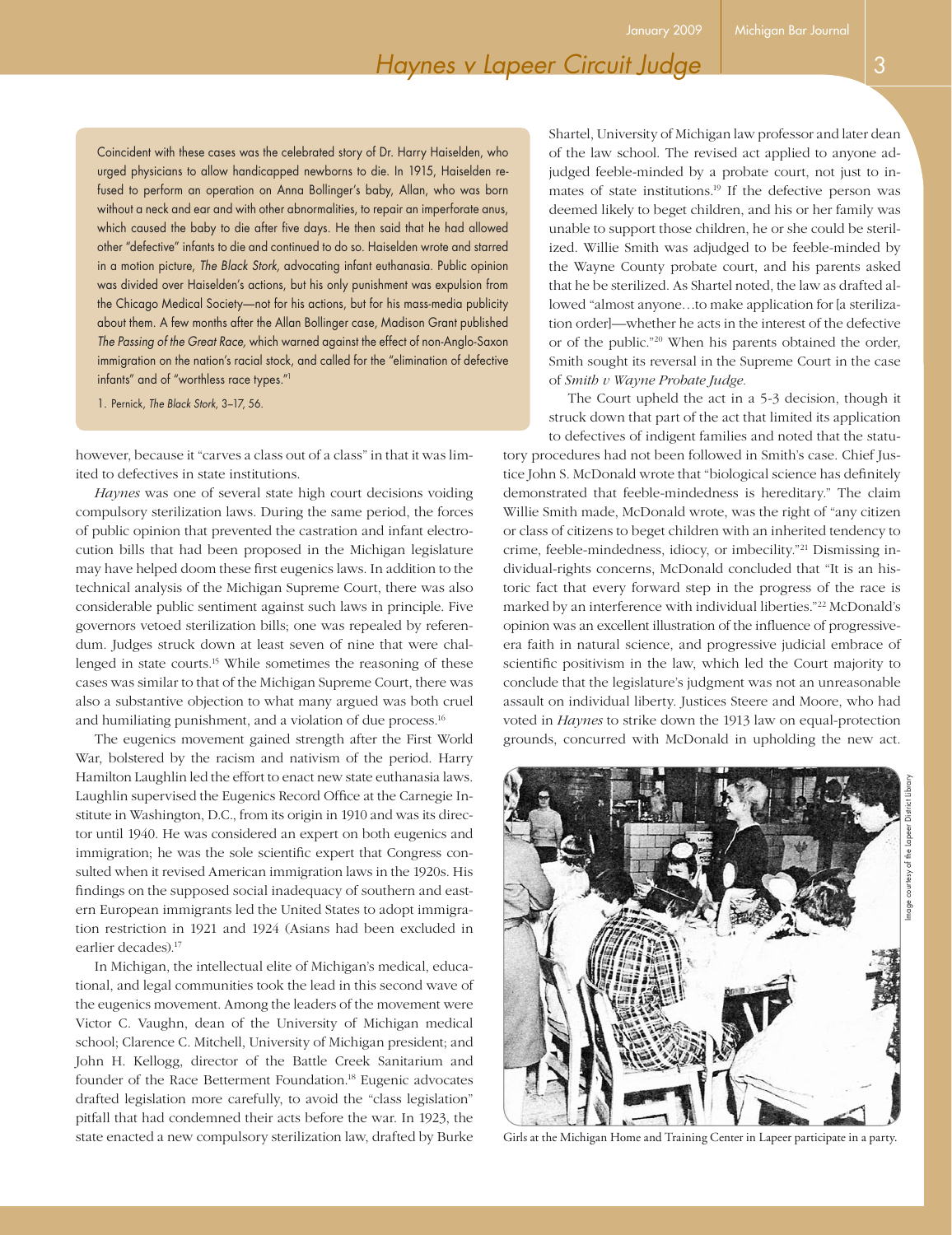4

# *Haynes v Lapeer Circuit Judge*



Oliver Wendell Holmes, Jr., circa 1930.

In Holmes they found the perfect judge, for he was a eugenic enthusiast with little concern for individual rights claims against state power. "Holmes had a brutal worldview and was indifferent to the welfare of others," a recent biographer observes. He called for "substituting artificial selection for natural by putting to death the inadequate" and "killing everyone below standard." A hero to progressives for his criticism of the Supreme Court's striking down of social and economic welfare legislation, and for his support for the First Amendment, many earlier biographers were shocked to discover Holmes' personal views. "The real Holmes was savage, harsh, and cruel."1 In his jurisprudence, he seldom found any constitutional limitations to majority power. "It is no sufficient condemnation of legislation that it favors one class at the expense of another," he wrote in 1873, "for much or all legislation does that…. Legislation is necessarily a means by which a body, having the power, puts burdens which are disagreeable to them on the shoulders of somebody else."2

The thrice-wounded Civil War veteran wrote, "We have seen more than once that the public welfare may call upon the best citizens for their lives. It would be strange if it could not call upon those who already sap the strength of the state for these

lesser sacrifices, often not felt to be such by those concerned, in order to prevent our being swamped with incompetence. It is better for all the world, if instead of waiting to execute degenerate offspring for crime or to let them starve for their imbecility, society can prevent those who are manifestly unfit from continuing their kind." Sterilization was no more burdensome than compulsory vaccination, he wrote. Famous for his pithy aphorisms, Holmes concluded, "Three generations of imbeciles are enough." He curtly dismissed Buck's equal-protection claim as "the usual last resort of constitutional arguments." At present compulsory sterilization applied only to inmates in state institutions, but the law "seeks to bring within the lines all similarly situated so far and so fast as its means allow." In other words, we could look forward to the day when all the feeble-minded could be sterilized.<sup>3</sup> As harsh as this opinion sounds, Holmes' original draft was even more fierce; Chief Justice William Howard Taft and his colleagues prevailed on Holmes to tone it down.4 Only Justice Pierce Butler dissented, perhaps on religious grounds.<sup>5</sup>

1. Albert W. Alschuler, *Law without Values: The Life, Work, and Legacy of Justice Holmes* (Chicago: University of Chicago Press, 2000), 28

- 2. Holmes, "The Gas-Stokers Strike" (1897), in "The Early Writings of O. W. Holmes, Jr.," ed. Felix Frankfurter, *Harvard Law Review* 44 (1931), 796.
- 3. *Buck v Bell.*
- 4. Saul Touster, "Holmes a Hundred Years Ago: *The Common Law and Legal Theory,*" Hofstra Law Review 10 (1982), 678.
- 5. Phillip Thompson, "Silent Protest: A Catholic Justice Dissents in *Buck v Bell,*" *Catholic Lawyer* 43 (2004), 125–48.

Justice George M. Clark entered a separate concurring opinion, noting that he joined the majority "with reluctance." He had doubts about the constitutionality of the act, but believed that the legislature should get the benefit in doubtful cases.

Justice Howard Wiest entered an impassioned dissent for himself and Justices John E. Bird and Grant Fellows. (Bird had voted to strike down the 1913 act; Fellows had not participated in the *Haynes* case.) Closely divided decisions like this had been very rare in the history of the Michigan Supreme Court; this case marked the beginning of a steady erosion in curial unanimity. Ninety-five percent of Michigan Supreme Court opinions in the 1870s had been unanimous; this dropped to  $56\%$  by the  $1960s$ .<sup>23</sup> "I cannot agree that [the police power] extends to the mutilation of the organs of generation of citizens or any class thereof," Wiest wrote. He believed that the act violated the constitution's provision that "institutions for the benefit of those inhabitants who are deaf, dumb, blind, feeble-minded, or insane shall always be fostered and supported." He regarded the act as "cruel and unusual punishment," a denial of equal protection, and of due process of law. Wiest wrote, in classic natural-law language, "The inherent right of mankind to pass through life without mutilation of organs or glands of generation needs no declaration in constitutions, for the right existed long before constitutions of government." Wiest was simply aghast at what he saw as the act's perversion of modern science and technology. "We have found no case in the books holding that in a Christian civilization it is neither cruel nor unusual to

emasculate the feeble-minded. It has remained for the civilization of the twentieth century to write such a law upon the statute book." In a resounding conclusion he wrote, "This law violates the Constitution and inherent rights, transcends legislative power, imposes cruel and unusual mutilations upon some citizens, while constituting the like treatment of all others a crime, thereby depriving some of the equal protection of the law, and is void."24

A biographer noted that Wiest "was personally slow to accept changing times. The paradox lies in the fact that his personal preferences found no reflection in his holdings."25 This dissent, however, reflected very well the traditional jurisprudence and morality of the pre-modern period. Professor Shartel, the sterilization statute's author, noted that Wiest's opinion was unsupportable "on any modern theory of rights or constitutional limitations."26 At the same time, Justice Wiest's willingness to find fundamental rights that were safe from state abridgement, regardless of the popular will as expressed in legislatures, presaged the future of jurisprudence. While progressives often complained that conservative judges used outdated natural-law reasoning to impose their own policy preferences, progressive jurists of the late twentieth century would do so to an even greater degree.<sup>27</sup>

Professor Shartel and Justice Wiest reflected the intellectual divide of that time. The modern, progressive elite that invoked science and genetic engineering opposed the "old-fashioned" populists and the religiously orthodox. Interestingly, the debates taking place at the time over eugenics and human evolution were repeatedly linked in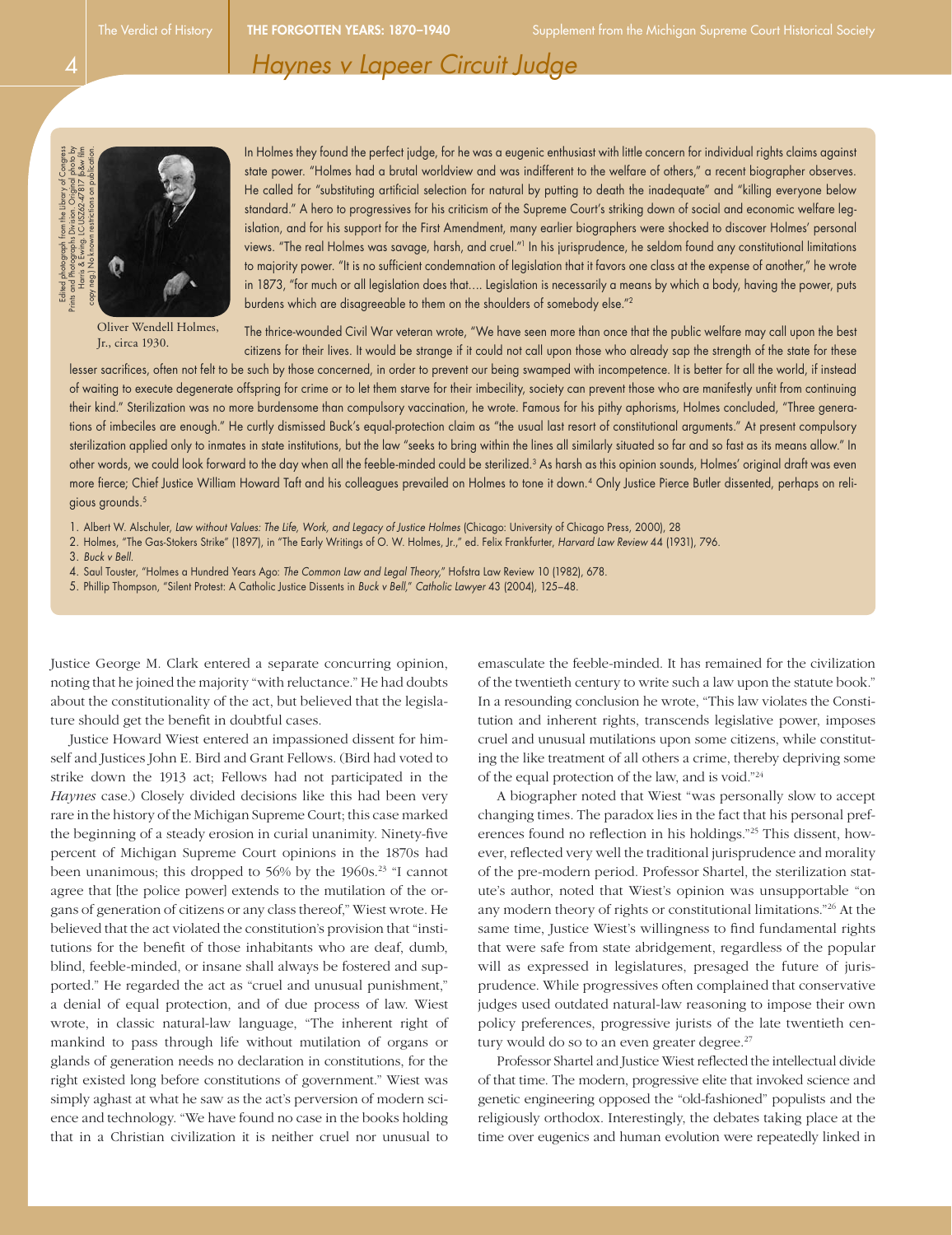# *Haynes v Lapeer Circuit Judge*

ways that may seem surprising today. For example, William Jennings Bryan, the populist and three-time presidential candidate who was also a devout Christian fundamentalist, was deeply concerned about the eugenics movement and the implications that were being drawn from evolutionary theories.<sup>28</sup> Such views led to the celebrated "monkey trial" over the teaching of evolution, subsequently made more famous by the play, *Inherit the Wind.*29 This play caricatured a barely fictionalized Bryan and lionized his opponent, a sanitized version of Clarence Darrow, while playing fast and loose with the facts of the case. What is little remembered is that, while Bryan's views on evolution did not ultimately predominate, his skepticism about eugenics did.

The decision in *Smith v Wayne Probate Judge* did not end the legal challenges to compulsory sterilization laws, either in Michigan or nationally. Two years later, in the 1927 case *In re Salloum, Smith* was nearly overruled in another, similar appeal to the Supreme Court. Justice Joseph B. Moore of the *Smith* majority had resigned, and was replaced by Justice Ernest A. Snow, who voted to overturn the sterilization law. This left the Court tied at 4-4, which meant the circuit court order to sterilize Agnes Salloum stood.30

Later that year, a Virginia eugenic statute similar to Michigan's was challenged in the United States Supreme Court. This produced the best-known American eugenic case, *Buck v Bell.*31 The United States Supreme Court, with only one dissenter, upheld Virginia's decision to sterilize Carrie Buck, who was described as "a feeble-minded white woman…the daughter of a feeble-minded mother in the same institution, and the mother of an illegitimate feeble-minded child." Subsequent scholarship has shown that it is unlikely that any of the Bucks were truly "feeble-minded"; but Laughlin summarized a report sent to him and told the Court that the Bucks were among "the shiftless, ignorant, and worthless class of anti-social whites of the South." He described Carrie as "a typical picture of the low-grade moron." The case was astoundingly collusive, with lawyers and officers on both sides of the case conspiring to get the Virginia law upheld.<sup>32</sup> Carrie Buck's counsel, I. M. Whitehead, hardly defended his client at all. But he did use Justice Wiest's dissenting argument in *Smith* that "the inherent right of mankind to go through life without mutilation of organs of generation needs no constitutional declaration."33

In the generation after *Buck v Bell,* the states sterilized over 60,000 Americans. California sterilized about 20,000, and Virginia 7,000. Michigan extended its eugenics law to include the insane in 1929, and sterilized nearly 3,800 inmates, over 2,000 in the Lapeer facility alone, mostly in the 1930s and 1940s. Local enthusiasm for the program varied. Kalamazoo State Hospital for the Insane sterilized patients in a "promiscuous" manner, and a Kent County probate judge "active in the eugenics movement almost singlehandedly instigated a program of sterilizing the county's dysgenic elements." On the other hand, a probate judge in Genesee County "was unsure of the law's use and even its legality."34

The United States Supreme Court began to find objections to eugenic laws more compelling, striking down an Oklahoma law that required sterilization for three-time criminal offenders. It did so on equal protection grounds but, perhaps more tellingly, imposed a "strict scrutiny" standard of review that would help to strengthen individual rights in the future.<sup>35</sup> After World War II, the disclosure of the dimensions of Nazi eugenics discredited the American eugenics movement. Harry H. Laughlin, who had supported Michigan's sterilization law and the Virginia statute upheld in *Buck v Bell,* provided the model for the Third Reich's "Law for Protection Against Genetically Defective Offspring," under which 400,000 involuntary sterilizations and 200,000 murders were performed. Laughlin received an honorary degree from the University of Heidelberg in 1936 for his work to promote "racial purity." Dr. J. H. Bell, who severed Carrie Buck's fallopian tubes, praised the Nazis' "elimination of the unfit."36

While American eugenic laws remained on the books for another generation, the enthusiasm for eugenics as a progressive force changed. The number of American sterilizations dropped off, and most states had repealed their eugenic laws by the 1970s. Henry Foster, nominated to be surgeon general in 1995, was defeated in part because he had sterilized retarded women in the 1970s.<sup>37</sup> Early in the twenty-first century, governors of five states made formal apologies for their past policies, and many called on Governor Jennifer Granholm of Michigan to do so as well.<sup>38</sup>

However, the Michigan courts blocked at least one effort to obtain relief for the decisions of the past. Fred Aslin, Michigan's version of Carrie Buck, brought suit against the state in 1994. Although his case was dismissed, Aslin "received a formal letter of apology from James K. Haveman, Jr., the director of the Michigan Department of Community Health," for his sterilization 50 years earlier. Aslin and several of his siblings were diagnosed as "feebleminded" and sterilized before being released from Lapeer; he believed that, as poor, Upper Peninsula Indians, they were the victims of social prejudice. Aslin's suit was dismissed because the statute of limitations had expired.39

Michigan repealed its sterilization laws in 1974, but this did not settle the matter of sterilization and individual rights. The parents of Donna Wirsing, who was diagnosed as having the mental capacity of a four-year-old, sought to have her sterilized. The Michigan Protection and Advocacy Service, a disability-rights group, intervened to prevent the operation, claiming that Wirsing was extremely unlikely to ovulate and conceive and that the Michigan law no longer permitted courts to authorize sterilizations, even at the request of parents. The probate and county circuit courts of

Genesee County approved of the parents' petition, but the Michigan Court of Appeals overturned them, insisting that the legislature must explicitly empower probate courts to authorize such procedures. The Wirsing parents appealed to the Supreme Court, which overruled the Court of Appeals and allowed the sterilization to proceed. The long shadow of twentiethcentury eugenics hung over the litigation; the majority noted that "Nothing in this decision should be interpreted Dr. H. A. Haynes